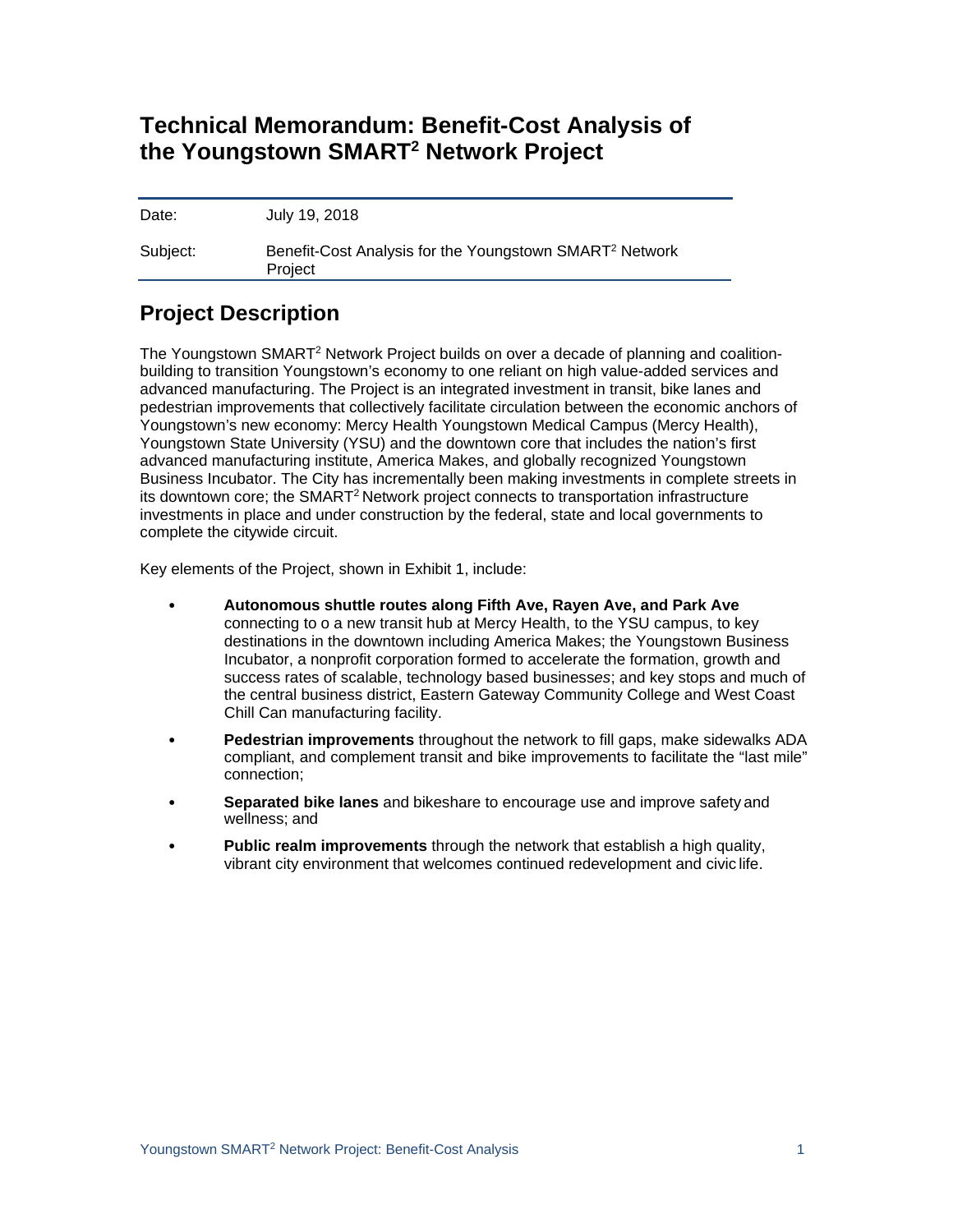## **Exhibit 1: The Youngstown SMART2 Network**



# **Introduction**

The Youngstown SMART<sup>2</sup> Network Project would provide new transportation opportunities with a bus circulator and pedestrian/bike paths, removing autos from the region's roads as well as providing a premium value on properties adjacent to the Project. The Project provides local and regional benefits for both public and private stakeholders and connects a segmented community to retail, commercial, and industrial jobs across Youngstown.

This technical memorandum estimates the benefits associated with the Project. The benefits presented relate to the Merit Criteria identified in the BUILD 2018 Notice of Funding Availability (NOFO): State of Good Repair, Economic Competitiveness, Quality of Life, Environmental Sustainability, and Safety. The final section discounts the stream of anticipated benefits and costs and calculates the Benefit Cost Ratios for the Project at 7 percent and 3 percent.

The Project described in this application would support the region's economy over the long-term by providing the workforce and residents of the City of Youngstown with better safety by improving transit and providing new transportation options in the City. The improved streetscape would result in a safer and more walkable environment for pedestrians and bicyclists, yielding safety savings and property premiums. The balance of this discussion describes the assumptions and methods used to develop the benefit-cost analysis and estimates the value of the benefits generated by the investment. The benefits of the capital investment have been estimated over a 20-year analysis horizon.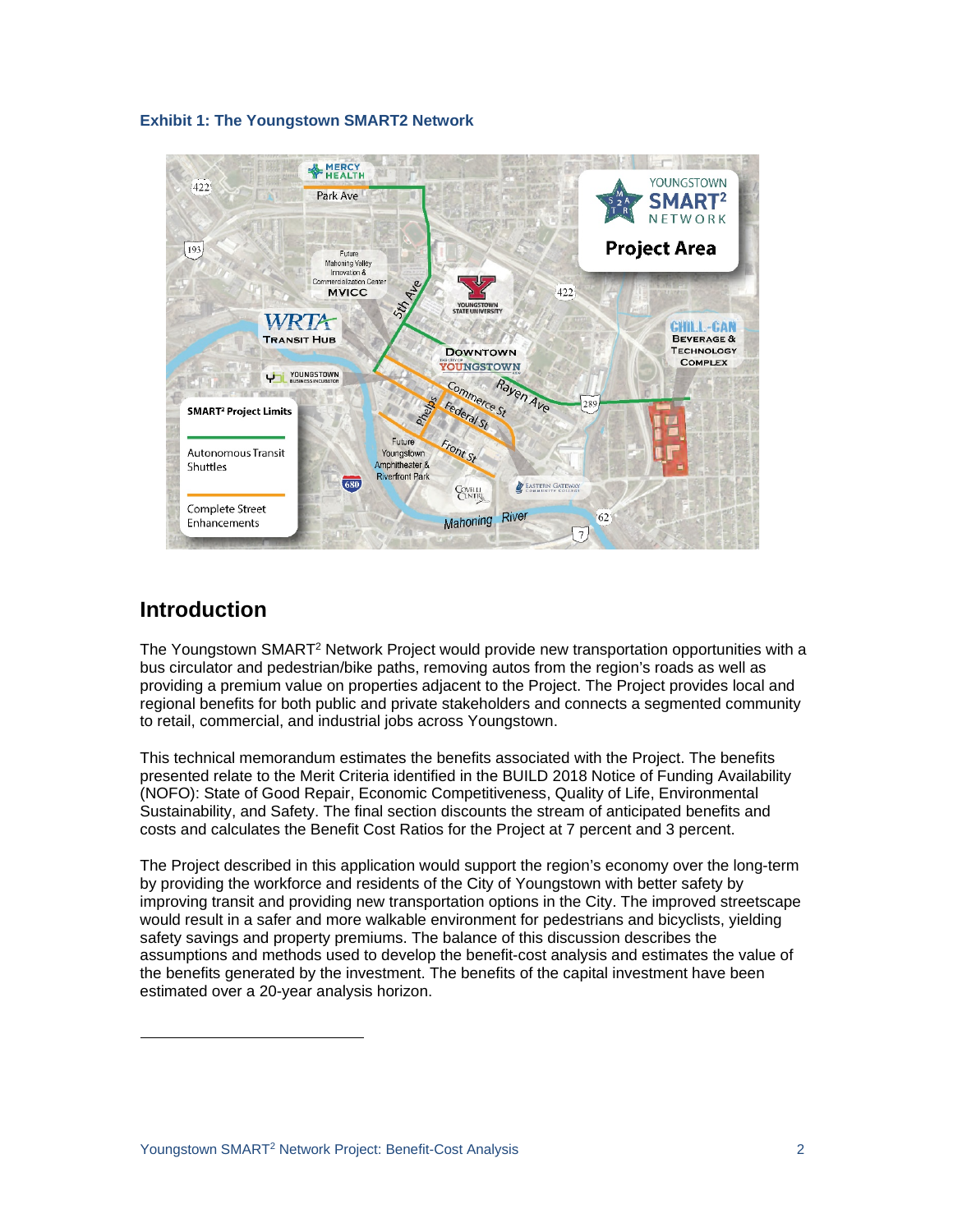The Project would be completed by December of 2021, and a benefits period of 2022-2041 was used. The stream of benefits and costs over time are converted to the present value using the required 7 percent discount rate. The equivalent results also are shown at a 3 percent discount rate. All benefits are estimated in accordance with guidance provided by US Department of Transportation (USDOT) for benefit-cost analysis. If no USDOT guidance was available for the estimate, the Project team consulted industry research for the best practice and information on which to base the assumptions and methodology. The benefits quantified in the benefit-cost analysis are described in the following pages in 2018 dollars.

## *Analysis Assumptions and Methodology*

A complete list of assumptions for the project is provided in the benefit-cost analysis (BCA) workbook (see Inputs tab in the file BCA Spreadsheet) as well as in **Exhibit 2**.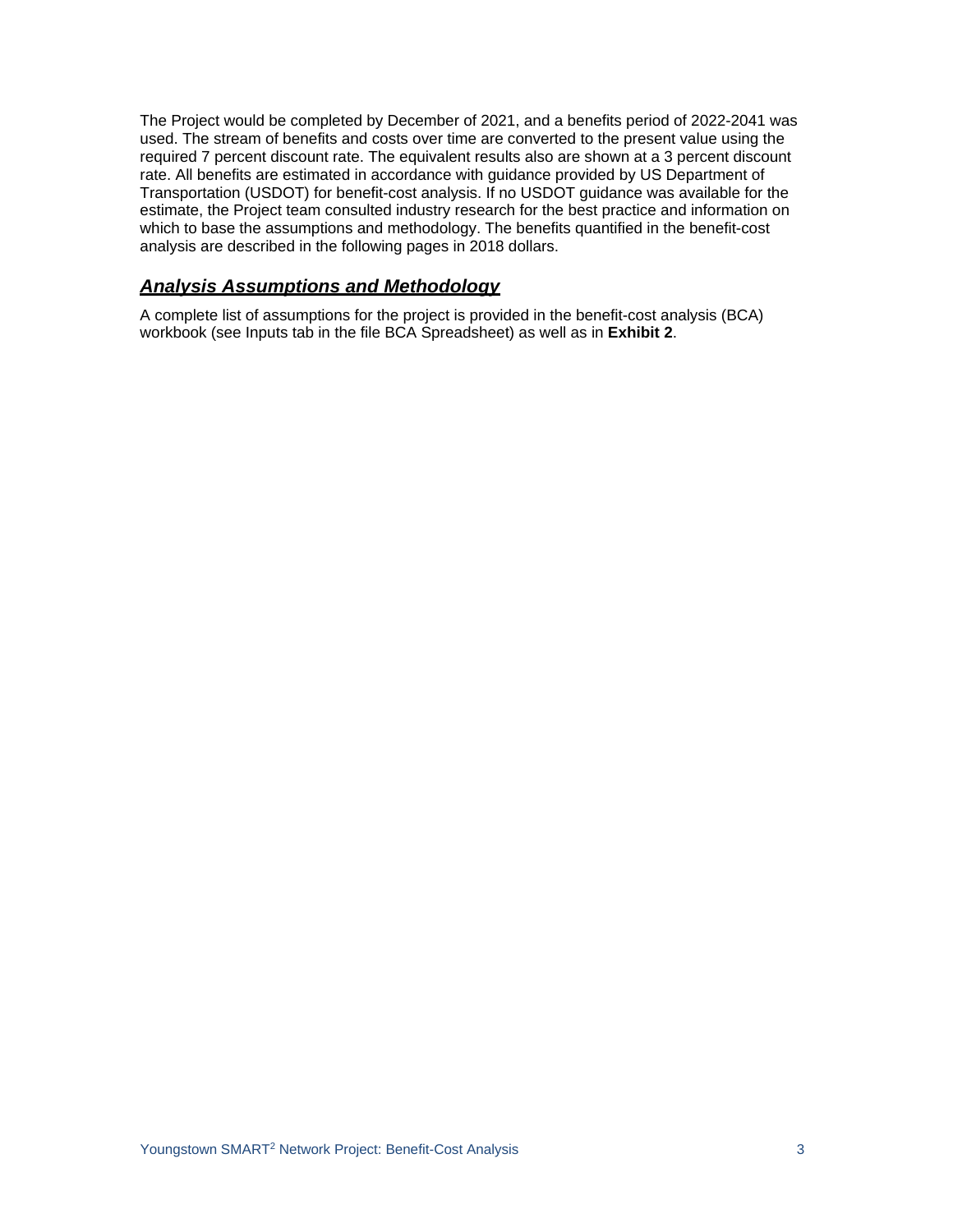## **Exhibit 2 - BCA Calculation Inputs**

| <b>Input</b>                                                                                                       | Value                      | <b>Source</b>                                                                                                                    |  |  |
|--------------------------------------------------------------------------------------------------------------------|----------------------------|----------------------------------------------------------------------------------------------------------------------------------|--|--|
| General                                                                                                            |                            |                                                                                                                                  |  |  |
| Discount Rate                                                                                                      | 7%                         | 2017 TIGER BCA Resource Guide                                                                                                    |  |  |
| Discount Rate                                                                                                      | 3%                         | 2017 TIGER BCA Resource Guide                                                                                                    |  |  |
| Deflator                                                                                                           | See<br>"Deflator"<br>Sheet | https://www.whitehouse.gov/sites/whitehouse.gov/file<br>s/omb/budget/fy2018/hist10z1.xls                                         |  |  |
| Assumed Travel Speed (MPH)                                                                                         | 28                         | http://www.epa.gov/otaq/consumer/420f08024.pdf                                                                                   |  |  |
| Commuting Days per Year (5 days a<br>week, 52 weeks)                                                               | 260                        | Assumption                                                                                                                       |  |  |
| Precipitation Days per Year                                                                                        | 138                        | http://www.bestplaces.net/climate/city/ohio/youngsto<br>wn                                                                       |  |  |
| <b>Bike / Pedestrian Commuting Days</b><br>per Year (Commuting Days per Year<br>less Rain Days)                    | 226                        | Assumption                                                                                                                       |  |  |
| Bikeshare annual O&M costs                                                                                         | \$40,000                   | Eastside, for 100 bikes                                                                                                          |  |  |
| Auto Occupancy                                                                                                     | 1.39                       | 2017 TIGER BCA Resource Guide, FHWA Statistics<br>2015, Table VM1                                                                |  |  |
|                                                                                                                    |                            |                                                                                                                                  |  |  |
| <b>User Information</b>                                                                                            |                            |                                                                                                                                  |  |  |
| New Bicycle Commuters (Residents<br>0-0.25 Miles from the Project),<br>Multiplier of Existing Bicycle<br>Commuters | 2.93                       | NCHRP-<br>http://onlinepubs.trb.org/onlinepubs/nchrp/nchrp_rpt_<br>552.pdf                                                       |  |  |
| Existing Bicycle Users Multiplier of<br><b>Adult Population - Low</b>                                              | 0.000                      | NCHRP-<br>http://onlinepubs.trb.org/onlinepubs/nchrp/nchrp_rpt_<br>552.pdf                                                       |  |  |
| Existing Bicycle Users Multiplier of<br>Adult Population - Mean                                                    | 0.004                      | NCHRP -<br>http://onlinepubs.trb.org/onlinepubs/nchrp/nchrp_rpt_<br>552.pdf                                                      |  |  |
| Existing Bicycle Users Multiplier of<br>Adult Population - High                                                    | 0.006                      | NCHRP-<br>http://onlinepubs.trb.org/onlinepubs/nchrp/nchrp_rpt_<br>552.pdf                                                       |  |  |
| Existing Bicycle Users Multiplier of<br><b>Existing Bicycle Commuters - Low</b>                                    | 1.00                       | NCHRP-<br>http://onlinepubs.trb.org/onlinepubs/nchrp/nchrp_rpt_<br>552.pdf                                                       |  |  |
| Existing Bicycle Users Multiplier of<br><b>Existing Bicycle Commuters - Mean</b>                                   | 1.20                       | NCHRP-<br>http://onlinepubs.trb.org/onlinepubs/nchrp/nchrp_rpt_<br>552.pdf                                                       |  |  |
| Existing Bicycle Users Multiplier of<br><b>Existing Bicycle Commuters - High</b>                                   | 3.00                       | NCHRP -<br>http://onlinepubs.trb.org/onlinepubs/nchrp/nchrp_rpt_<br>552.pdf                                                      |  |  |
|                                                                                                                    |                            |                                                                                                                                  |  |  |
| <b>Reduced VMT</b>                                                                                                 |                            |                                                                                                                                  |  |  |
| Mean Travel Time to Work (Minutes)                                                                                 | 17.94                      | 2015 U.S. Census American Consumer Survey 5-<br>year Estimates - For Census Tracts within 0.25 Mi of<br>the project (assumption) |  |  |
| Speed of Commuters (MPH)                                                                                           | 28                         | http://www.epa.gov/otaq/consumer/420f08024.pdf                                                                                   |  |  |
| <b>Commuting Trips Per Day</b>                                                                                     | $\overline{2}$             | Assumption                                                                                                                       |  |  |
|                                                                                                                    |                            |                                                                                                                                  |  |  |
| <b>State of Good Repair</b>                                                                                        |                            |                                                                                                                                  |  |  |
| Vehicle Maintenance Cost per Mile                                                                                  | \$0.29                     | Source: AAA, Your Driving Costs, 2017                                                                                            |  |  |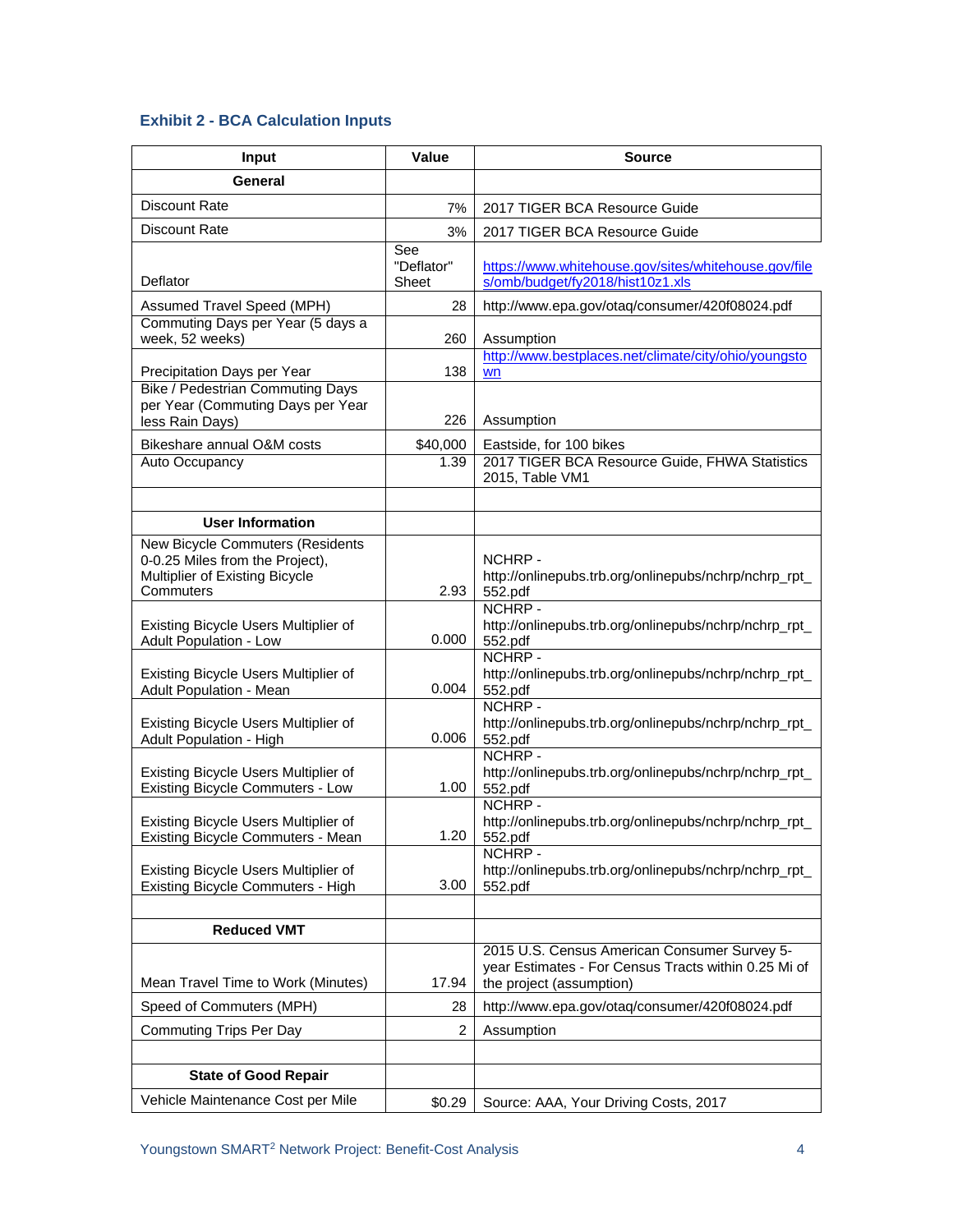| Input                                                                                     | <b>Value</b> | Source                                                                                                                                    |  |  |
|-------------------------------------------------------------------------------------------|--------------|-------------------------------------------------------------------------------------------------------------------------------------------|--|--|
| (Gas, maintenance, and tires, +1/2 of<br>depreciation) (2017\$/Mile)                      |              |                                                                                                                                           |  |  |
| Maintenance (Gas, Oil, Tires) Cost<br>per VMT (2017\$)                                    | \$0.18       | Source: AAA, Your Driving Costs, 2017                                                                                                     |  |  |
| 1/2 of Depreciation per VMT (2017\$)                                                      | \$0.11       | Source: AAA, Your Driving Costs, 2017                                                                                                     |  |  |
| Regular Adult Transit Fare                                                                | \$1.25       | Source: WRTA, http://www.wrtaonline.com/rider-<br>info/fares-and-passes/                                                                  |  |  |
| Alterative Roadway Maintenance<br>Cost (1990\$/mi)                                        | \$0.08       |                                                                                                                                           |  |  |
| Alterative Roadway Maintenance<br>Cost (2017\$/mi)<br>Lane miles converted to bike lanes, | \$0.14       | Calculated from:<br>http://www.its.ucdavis.edu/research/publications/publ<br>ication-detail/?pub_id=19                                    |  |  |
| <b>Total Project</b>                                                                      | 3.30         | Eastgate                                                                                                                                  |  |  |
|                                                                                           |              |                                                                                                                                           |  |  |
| <b>Quality of Life</b>                                                                    |              |                                                                                                                                           |  |  |
| <b>Property Premium</b>                                                                   | 2.25%        | Less than the median value of property premiums<br>found in Literature Review. See Property Value<br>Increases tab for Literature Review. |  |  |
|                                                                                           |              |                                                                                                                                           |  |  |
| <b>Environmental Sustainability</b>                                                       |              |                                                                                                                                           |  |  |
| VOC Value of Emissions (2016\$) per<br>metric ton                                         | \$1,872      | 2017 TIGER BCA Resource Guide                                                                                                             |  |  |
| NOx Value of Emissions (2016\$) per<br>metric ton                                         | \$7,377      | 2017 TIGER BCA Resource Guide                                                                                                             |  |  |
| PM Value of Emissions (2016\$) per<br>metric ton                                          | \$337,459    | 2017 TIGER BCA Resource Guide                                                                                                             |  |  |
| SOx Value of Emissions (2016\$) per                                                       |              |                                                                                                                                           |  |  |
| metric ton                                                                                | \$43,600     | 2017 TIGER BCA Resource Guide                                                                                                             |  |  |
| VOC Value of Emissions (2017\$) per<br>metric ton                                         | \$1,906      | 2017 TIGER BCA Resource Guide, Adjusted by<br><b>GDP Deflator</b>                                                                         |  |  |
| NOx Value of Emissions (2017\$) per<br>metric ton                                         | \$7,512      | 2017 TIGER BCA Resource Guide, Adjusted by<br><b>GDP Deflator</b>                                                                         |  |  |
| PM Value of Emissions (2017\$) per<br>metric ton                                          | \$343,654    | 2017 TIGER BCA Resource Guide, Adjusted by<br><b>GDP Deflator</b>                                                                         |  |  |
| SOx Value of Emissions (2017\$) per<br>metric ton                                         | \$44,400     | 2017 TIGER BCA Resource Guide, Adjusted by<br><b>GDP</b> Deflator                                                                         |  |  |
| Passenger Car Emission Rates per<br>Mile, VOC, 2013-2024                                  | 0.6          | http://www.apta.com/gap/fedreg/Documents/NS-<br>SS_Final_PolicyGuidance_August_2013.pdf                                                   |  |  |
| Passenger Car Emission Rates per<br>Mile, Nox, 2013-2024                                  | 0.91         | http://www.apta.com/gap/fedreg/Documents/NS-<br>SS_Final_PolicyGuidance_August_2013.pdf                                                   |  |  |
| Passenger Car Emission Rates per<br>Mile, PM25, 2013-2024                                 | 0.01         | http://www.apta.com/gap/fedreg/Documents/NS-<br>SS_Final_PolicyGuidance_August_2013.pdf                                                   |  |  |
| Passenger Car Emission Rates per<br>Mile, CO2, 2013-2024                                  | 532          | http://www.apta.com/gap/fedreg/Documents/NS-<br>SS_Final_PolicyGuidance_August_2013.pdf                                                   |  |  |
| Passenger Car Emission Rates per<br>Mile, VOC, 2025-2034                                  | 0.27         | http://www.apta.com/gap/fedreg/Documents/NS-<br>SS_Final_PolicyGuidance_August_2013.pdf                                                   |  |  |
| Passenger Car Emission Rates per<br>Mile, Nox, 2025-2034                                  | 0.28         | http://www.apta.com/gap/fedreg/Documents/NS-<br>SS_Final_PolicyGuidance_August_2013.pdf                                                   |  |  |
| Passenger Car Emission Rates per<br>Mile, PM25, 2025-2034                                 | 0.01         | http://www.apta.com/gap/fedreg/Documents/NS-<br>SS_Final_PolicyGuidance_August_2013.pdf                                                   |  |  |
| Passenger Car Emission Rates per<br>Mile, CO2, 2025-2034                                  | 434          | http://www.apta.com/gap/fedreg/Documents/NS-<br>SS_Final_PolicyGuidance_August_2013.pdf                                                   |  |  |
| Passenger Car Emission Rates per<br>Mile, VOC, 2035-                                      | 0.21         | http://www.apta.com/gap/fedreg/Documents/NS-<br>SS_Final_PolicyGuidance_August_2013.pdf                                                   |  |  |
| Passenger Car Emission Rates per<br>Mile, Nox, 2035-                                      | 0.2          | http://www.apta.com/gap/fedreg/Documents/NS-<br>SS_Final_PolicyGuidance_August_2013.pdf                                                   |  |  |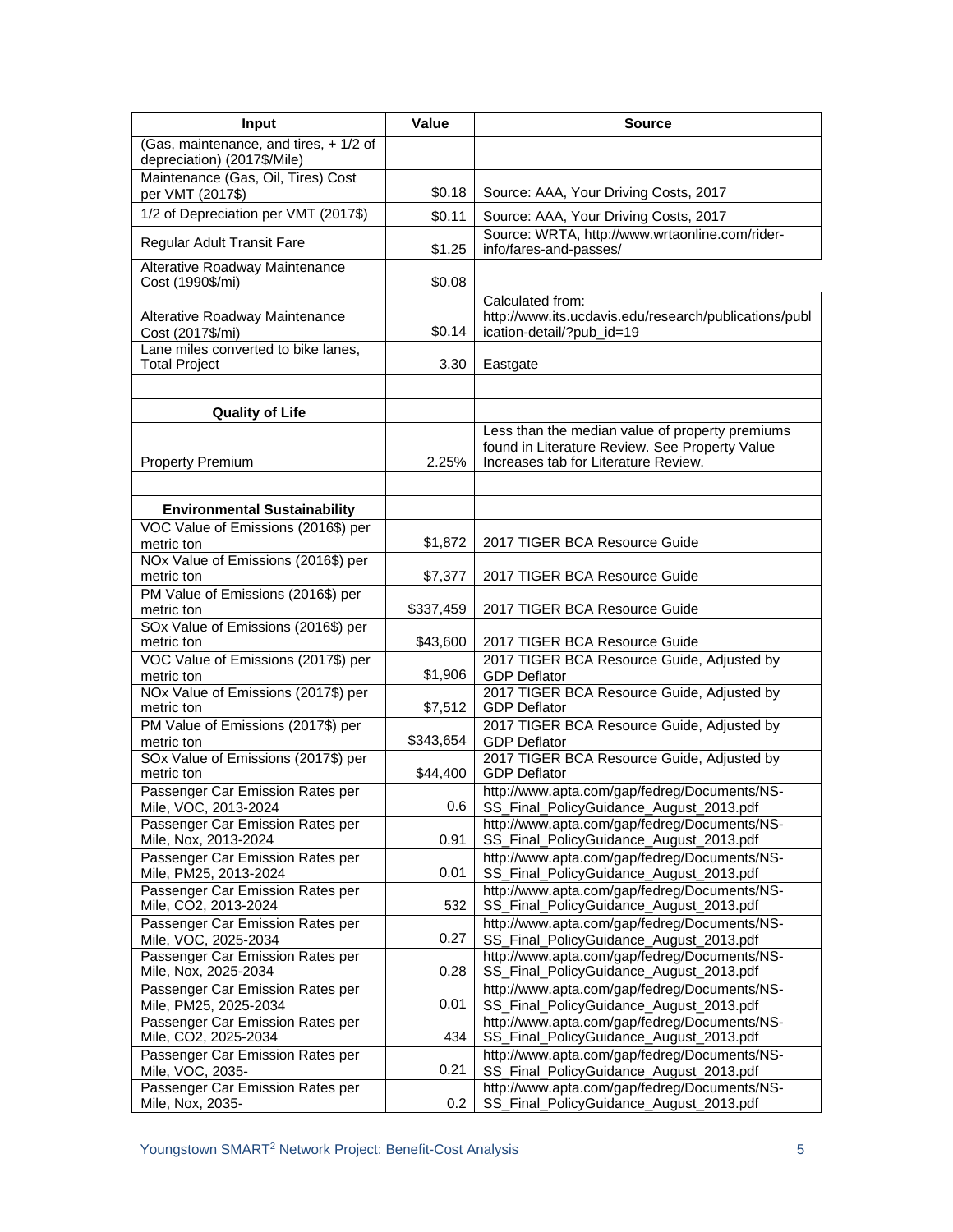| Input                                                 | Value       | <b>Source</b>                                                                           |  |  |
|-------------------------------------------------------|-------------|-----------------------------------------------------------------------------------------|--|--|
| Passenger Car Emission Rates per<br>Mile, PM25, 2035- | 0.01        | http://www.apta.com/gap/fedreg/Documents/NS-<br>SS_Final_PolicyGuidance_August_2013.pdf |  |  |
| Passenger Car Emission Rates per<br>Mile, CO2, 2035-  | 397         | http://www.apta.com/gap/fedreg/Documents/NS-<br>SS_Final_PolicyGuidance_August_2013.pdf |  |  |
| Passenger Car Gasoline<br><b>Consumption Per mile</b> | 0.04149     | http://www.epa.gov/otaq/consumer/420f08024.pdf                                          |  |  |
| Bus Emission Rates per Mile, VOC,<br>2013-2024        | 0.73        | http://www.apta.com/gap/fedreg/Documents/NS-<br>SS_Final_PolicyGuidance_August_2013.pdf |  |  |
| Bus Emission Rates per Mile, Nox,<br>2013-2024        | 8.67        | http://www.apta.com/gap/fedreg/Documents/NS-<br>SS_Final_PolicyGuidance_August_2013.pdf |  |  |
| Bus Emission Rates per Mile, PM25,<br>2013-2024       | 0.48        | http://www.apta.com/gap/fedreg/Documents/NS-<br>SS_Final_PolicyGuidance_August_2013.pdf |  |  |
| Bus Emission Rates per Mile, CO2,<br>2013-2024        | 3319        | http://www.apta.com/gap/fedreg/Documents/NS-<br>SS_Final_PolicyGuidance_August_2013.pdf |  |  |
| Bus Emission Rates per Mile, VOC,<br>2025-2034        | 0.24        | http://www.apta.com/gap/fedreg/Documents/NS-<br>SS_Final_PolicyGuidance_August_2013.pdf |  |  |
| Bus Emission Rates per Mile, Nox,<br>2025-2034        | 2.08        | http://www.apta.com/gap/fedreg/Documents/NS-<br>SS_Final_PolicyGuidance_August_2013.pdf |  |  |
| Bus Emission Rates per Mile, PM25,<br>2025-2034       | 0.09        | http://www.apta.com/gap/fedreg/Documents/NS-<br>SS_Final_PolicyGuidance_August_2013.pdf |  |  |
| Bus Emission Rates per Mile, CO2,<br>2025-2034        | 2854        | http://www.apta.com/gap/fedreg/Documents/NS-<br>SS_Final_PolicyGuidance_August_2013.pdf |  |  |
| Bus Emission Rates per Mile, VOC,<br>2035-            | 0.16        | http://www.apta.com/gap/fedreg/Documents/NS-<br>SS_Final_PolicyGuidance_August_2013.pdf |  |  |
| Bus Emission Rates per Mile, Nox,<br>2035-            | 1.14        | http://www.apta.com/gap/fedreg/Documents/NS-<br>SS_Final_PolicyGuidance_August_2013.pdf |  |  |
| Bus Emission Rates per Mile, PM25,<br>2035-           | 0.03        | http://www.apta.com/gap/fedreg/Documents/NS-<br>SS_Final_PolicyGuidance_August_2013.pdf |  |  |
| Bus Emission Rates per Mile, CO2,<br>2035-            | 2721        | http://www.apta.com/gap/fedreg/Documents/NS-<br>SS_Final_PolicyGuidance_August_2013.pdf |  |  |
|                                                       |             |                                                                                         |  |  |
| <b>Safety</b>                                         |             |                                                                                         |  |  |
| AIS 0 (2016\$) per vehicle                            | \$4,252     | 2017 TIGER BCA Resource Guide                                                           |  |  |
| AIS 1 (2016\$)                                        | \$28,800    | 2017 TIGER BCA Resource Guide                                                           |  |  |
| AIS 2(2016\$)                                         | \$451,200   | 2017 TIGER BCA Resource Guide                                                           |  |  |
| AIS 3(2016\$)                                         | \$1,008,000 | 2017 TIGER BCA Resource Guide                                                           |  |  |
| AIS 4(2016\$)                                         | \$2,553,600 | 2017 TIGER BCA Resource Guide                                                           |  |  |
| AIS 5(2016\$)                                         | \$5,692,800 | 2017 TIGER BCA Resource Guide                                                           |  |  |
| AIS 6(2016\$)                                         | \$9,600,000 | 2017 TIGER BCA Resource Guide                                                           |  |  |
| AIS 0 (2017\$) per vehicle                            | \$4,330     | 2017 TIGER BCA Resource Guide, Adjusted by<br><b>GDP Deflator</b>                       |  |  |
| AIS 1 (2017\$)                                        | \$29,329    | 2017 TIGER BCA Resource Guide, Adjusted by<br><b>GDP Deflator</b>                       |  |  |
| AIS 2 (2017\$)                                        | \$459,483   | 2017 TIGER BCA Resource Guide, Adjusted by<br><b>GDP Deflator</b>                       |  |  |
| AIS 3 (2017\$)                                        | \$1,026,505 | 2017 TIGER BCA Resource Guide, Adjusted by<br><b>GDP Deflator</b>                       |  |  |
| AIS 4 (2017\$)                                        | \$2,600,480 | 2017 TIGER BCA Resource Guide, Adjusted by<br><b>GDP Deflator</b>                       |  |  |
| AIS 5 (2017\$)                                        | \$5,797,311 | 2017 TIGER BCA Resource Guide, Adjusted by<br><b>GDP Deflator</b>                       |  |  |
| AIS 6 (2017\$)                                        | \$9,776,242 | 2017 TIGER BCA Resource Guide, Adjusted by<br><b>GDP Deflator</b>                       |  |  |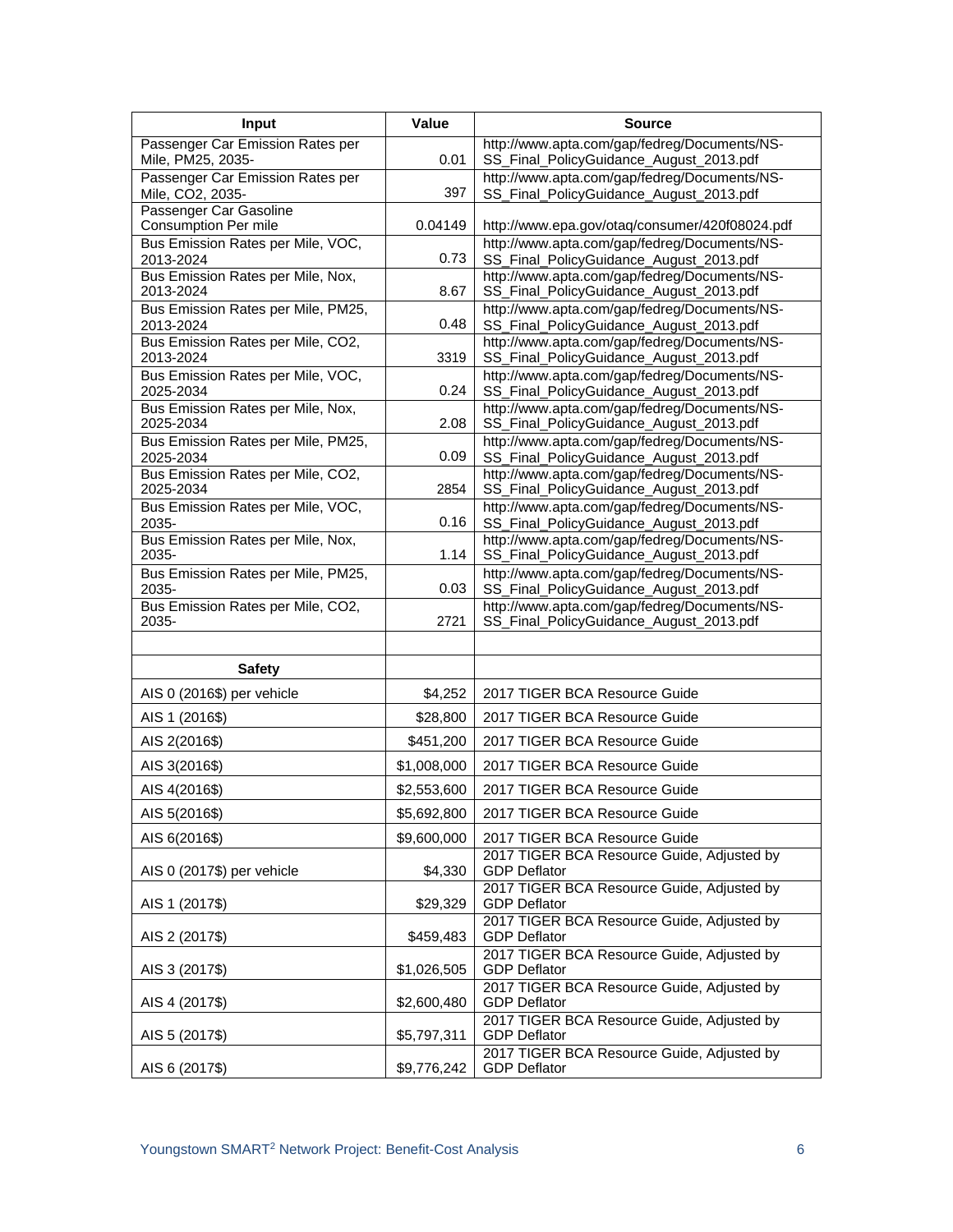## *Methodology for Bicycle and Pedestrian Benefits*

The Project follows the National Cooperative Highway Research Program (NCHRP) Report  $552<sup>2</sup>$ recommendations for estimating the existing and new users of a bicycle facility. New and Existing users have been calculated based upon the US Census-reported populations, adult populations, commuting populations, and percent of bicycle and pedestrian commuters for Census Tracts adjacent to and within the Project boundaries. The Census Tracts included in the analysis are shown in **Exhibit 3**.

## **Exhibit 3 – Census Tracts**

| Census Tract 8005, Mahoning County, Ohio | Census Tract 8010, Mahoning County, Ohio |
|------------------------------------------|------------------------------------------|
| Census Tract 8040, Mahoning County, Ohio | Census Tract 8139, Mahoning County, Ohio |
| Census Tract 8140, Mahoning County, Ohio | Census Tract 8141, Mahoning County, Ohio |
| Census Tract 8006, Mahoning County, Ohio | Census Tract 8017, Mahoning County, Ohio |
| Census Tract 8041, Mahoning County, Ohio | Census Tract 8025, Mahoning County, Ohio |
| Census Tract 8137, Mahoning County, Ohio | Census Tract 8026, Mahoning County, Ohio |

## *Demographics*

The BCA considers population groups for pedestrian bicycle users. Population information is gathered for the US Census Tracts listed in **Exhibit 3**. Populations within these areas were quantified and forecasted linearly based on historic population growth from 2000 to 2014.

### I. Bicycle Users

Bicycle user populations were calculated using methodologies recommended by the NCHRP 552 Guidelines. "Existing" refers to 2022 without the Project, while "new" refers to 2022 with the Project.

## **Existing Bicycle Commuters**

The methodology for estimating existing bicycle commuters involves multiplying the existing adult population (U.S. Census) by the existing share of bicycle commuters (U.S. Census ACS Journeys to Work). Considering the Census Tracts for the Project, in 2014, there were 19,705 adults within the project area. Of these, 6,597 were commuters. Approximately 0.07 percent of workers within the project area commuted to work via bicycle. From this data, we can estimate that there were 4 existing bicycle commuters within the project area in 2014. The 2014 U.S. Census total, adult, commuter, and existing bicycle commuter populations were forecasted for future years using the historic growth rates from 2000 to 2014. Based on historic growth, the existing bicycle commuters in 2022 are expected to be 5.

## **Existing Bicycle Recreation Users**

Existing bicycle recreation users are calculated by subtracting the existing bicycle commuters from the existing bicycle total users, as recommended by NCRHP guidelines. Based on historic population growth rates and this methodology, 75 bicycle recreation users are predicted in 2022.

## **Existing Bicycle Total Users**

Total existing bicycle total users are calculated from NCHRP multipliers based on the National Household Travel Survey and the existing bicycle commuters. NCHRP forecasts low, median, and high total bicycle users. The low existing bicycle total users were calculated as the existing bicycle commuters. The average existing bicycle total users were calculated as 0.4 percent of the adult population plus 1.2 times the existing bicycle commuters. The high existing bicycle total

<sup>&</sup>lt;sup>2</sup> National Cooperative Highway Research Program Report 552, Guidelines for Analysis of Investments in Bicycle Facilities, 2006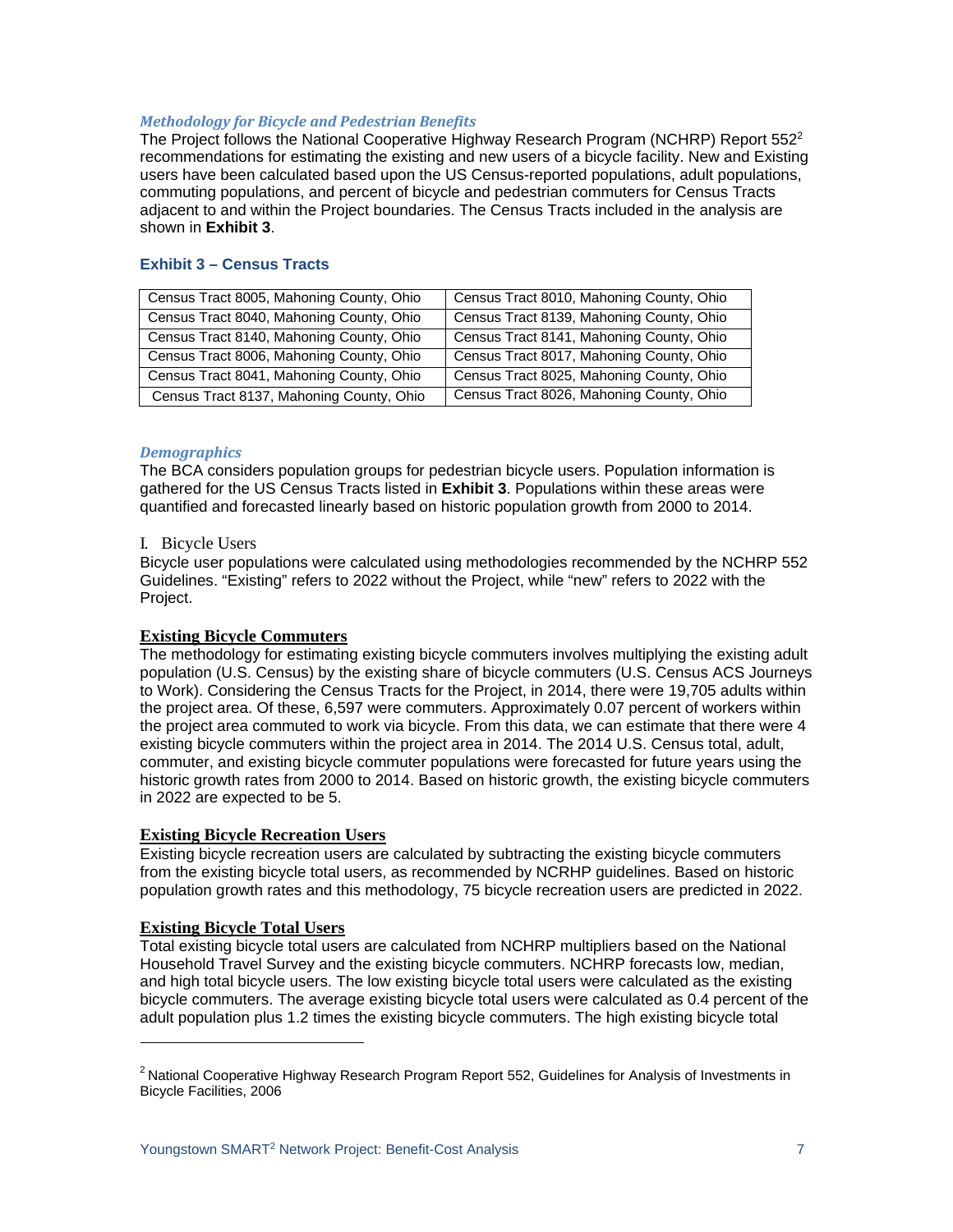users were calculated as 0.6 percent of the adult population plus 3.0 times the existing bicycle commuters. This BCA has assumed a median total bicycle user population. Once populations are forecasted using the 2000 to 2014 historic growth rates, it can be estimated that there will be 80 total existing bicycle total users in the project area in 2022.

## **New Bicycle Commuters**

The methodology for estimating new bicycle commuters involves multiplying the existing bicycle commuters by NCHRP multipliers. To calculate the new bicycle commuters, the following formula is applied:

*New Bicycle Commuters = Existing Bicycle Commuters \* (Z – 1)* 

*Where:*

*Z = 2.93*

After applying historic population growth rates and the above formula, we can estimate that there will be 9 new total bicycle commuters within the project area in 2022.

## **New Bicycle Recreation Users**

New bicycle recreation users are calculated by subtracting the new bicycle commuters from the new bicycle total users, as recommended by NCRHP guidelines. Based on historic population growth rates and this methodology, there will be 145 new bicycle recreational users in 2022.

## **New Bicycle Total Users**

The methodology for estimating new bicycle total users involves multiplying the existing total bicycle users by NCHRP multipliers. To calculate the new bicycle total users, the following formula is applied:

*New Total Bicycle Users = Existing Total Bicycle Users \* (Z – 1)* 

*Where:*

*Z = 2.93*

After applying historic population growth rates and the above formula, we can estimate that there will be 154 new bicycle commuters within the project area in 2022.

## II. Pedestrian Users

NCHRP recommends that pedestrian users do not consider the same multipliers as bicycle users. The 2014 U.S. Census ACS 5-year estimate for those tracts have a median travel time to work at 17.9 minutes. Assuming a conservative walking pace of 2.0 miles per hour, the average pedestrian would walk approximately 0.60 miles to work.

## **Existing Pedestrian Commuters**

The methodology for estimating existing pedestrian commuters involves multiplying the existing adult population (U.S. Census) by the existing share of pedestrian commuters, including those who walk to transit. Considering historic population growth rates and the 2014 U.S. Census ACS 5-year Journey to Work estimates, the existing pedestrian commuters in 2022 will be 563.

## **Existing Pedestrian Recreation Users**

NCHRP estimates that walking is 10 times as common as bicycling. Existing pedestrian recreational users are calculated by multiplying the existing bicycle recreation users by 10. Once populations are forecasted using the historic growth rates, it can be estimated that there will be 750 existing pedestrian recreation users in the project area in 2022.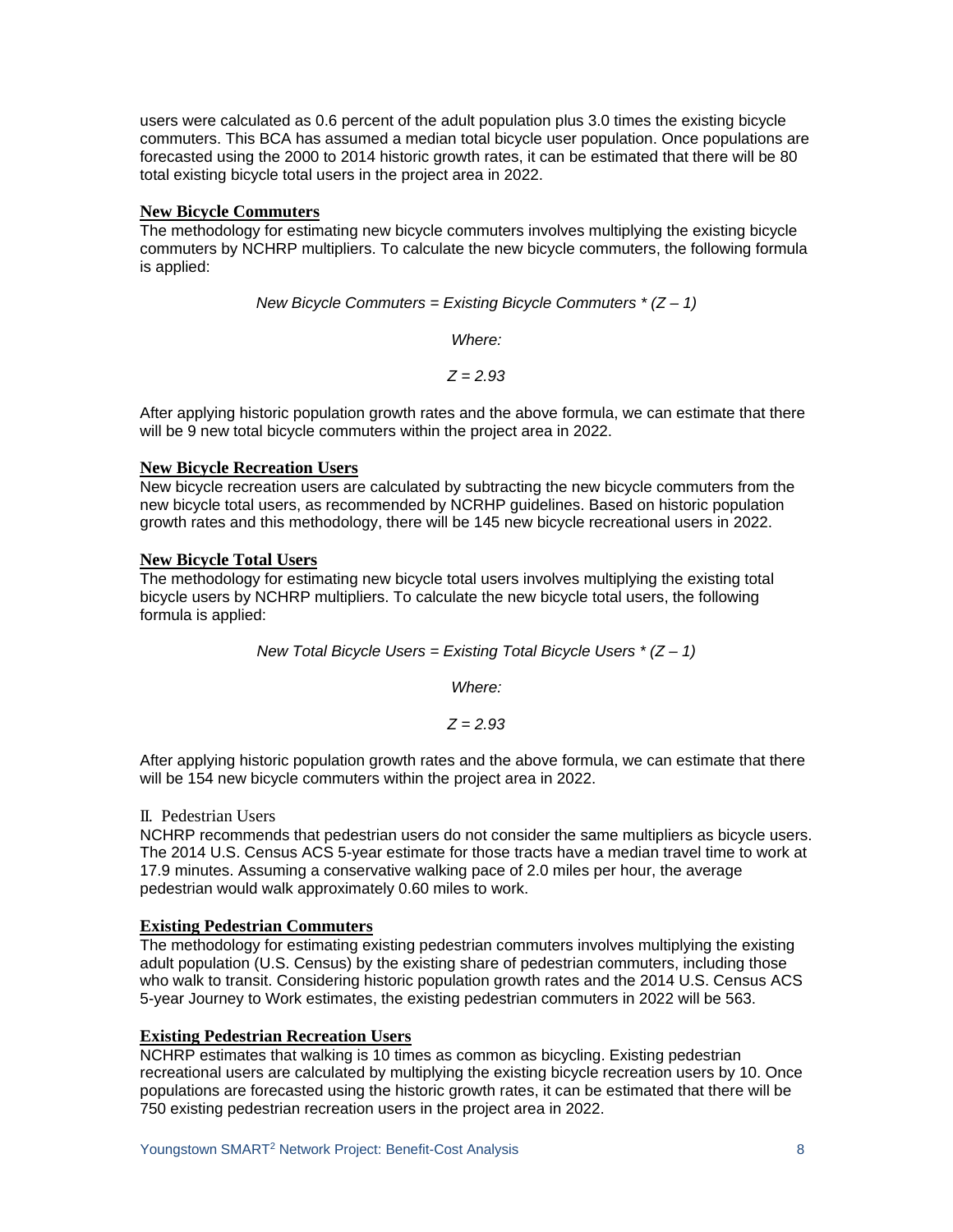## **Existing Pedestrian Total Users**

Existing pedestrian total users are calculated by adding the existing pedestrian commuters and existing pedestrian recreational users. Once populations are forecasted using the historic growth rates, it can be estimated that there will be 1,313 total existing pedestrian total users in the project area in 2022.

### **New Pedestrian Commuters**

Because pedestrian facilities already commonly exist, new pedestrian commuters are not expected to be extensive. New pedestrian commuters are conservatively estimated to be equalto the new bicycle commuters. After applying historic population growth rates and the above formula, we can estimate that there will be 9 new pedestrian commuters within the project area in 2022.

### **New Pedestrian Recreation Users**

NCHRP estimates that walking is 10 times as common as bicycling. New pedestrian recreational users are calculated by multiplying the new bicycle recreation users in the project area by 10. Once populations are forecasted using the historic growth rates, it can be estimated that there will be 1,447 new recreation pedestrian users in the project area in 2022.

### **New Pedestrian Total Users**

New pedestrian total users are calculated by adding the new pedestrian commuters and new pedestrian recreational users. Once populations are forecasted using the historic growth rates, it can be estimated that there will be 1,456 total new pedestrian total users in the project area in 2022.

### *Reduced Vehicle Miles Traveled*

The forecasted modal shift to bicycle and pedestrian commuting, which is based upon demographic data and NCHRP Guidelines, was used to determine the estimated reduction in vehicle trips and VMT associated with the Project. The replacement of transit, carpool, and other modal trips were weighted based upon the existing percentage of vehicle, carpool, and transit users. The reduction in car users was calculated as:

*Annual Reduction in VMT = Daily Reduction in Vehicles \* Mean Travel Time to Work \* Speed \* Trips per Day \* Commuting Days per Year*

*Where: Daily Reduction in Vehicles = ∑ [New Commuters \* (Percent of Commuters by Previous Modal Share \* Cars required for Previous Modal]*

*Where: New Commuters = New Bicycle Commuters + New Pedestrian Commuters AND* 

*Previous Modal Shares = 2014 U.S. Census Journey to Work Modal Shares*

In addition to the modal shift by bicyclists and pedestrians, the new transit riders will also contribute to reduced VMT. Based on ridership estimates from Western Reserve Transit Authority (WRTA), the local transit operator, a total of 77,360 annual miles would be taken on the circulator. Ridership is estimated at 255,096 in 2022 and is assumed to grow by a conservative 1 percent per year. It is assumed that three quarters (75 percent) of those riders would divert from autos, and the remaining quarter from other modes such as walking, biking, or other transit modes; 2.5 percent are assumed to be induced riders. This results in 1.12 million auto VMT avoided in 2022. In total, 23.3 million VMT would be avoided over the analysis period by circulator riders.

The reduction in VMT associated with an increase in the number of bicycle and pedestrian users and circulator riders were used to monetize the benefits of the forecasted modal shift by year.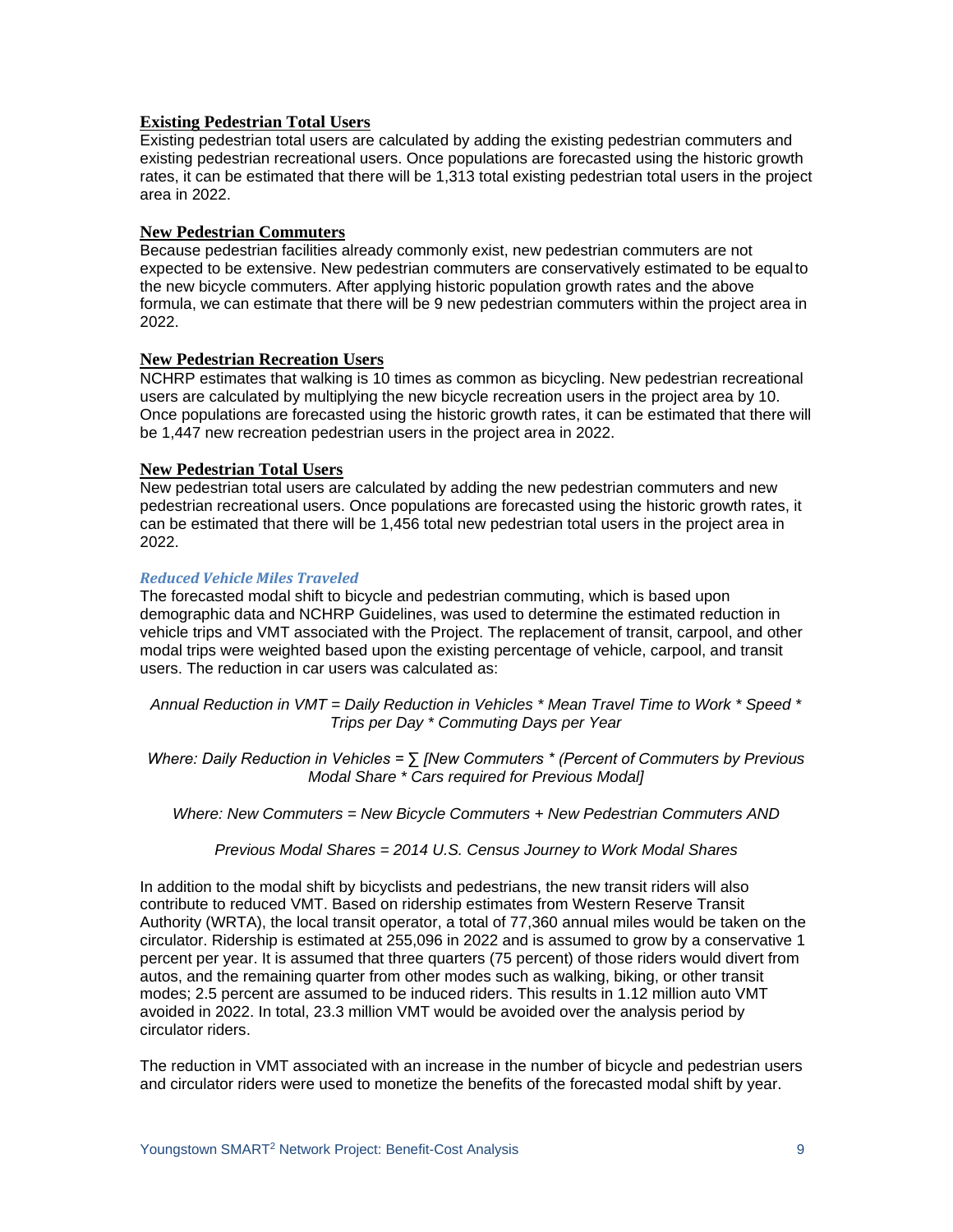# **Benefits**

# *Safety*

Safety benefits are quantified in three ways for this analysis:

- Reduction of VMT due to bicyclists, pedestrians, and circulator users diverting from autos,
- Reduction of Expected Crash Frequency due to the installation of Road Diet along Rayen Avenue, and
- The reduction of risk for pedestrian and bicyclist crashes due to separation of bike lanes from auto traffic.

## *Reduced Highway Fatalities and Crashes*

The rates of crashes that result in fatalities, injuries, and property damage only are applied to the VMT diverted to derive the estimated crashes avoided from drivers switching from autos to transit service, biking, or walking. To ensure consistency between the types of crashes, the crash rates for fatalities, injuries, and property damage only are the national average crash rates. These crash rates are shown in **Exhibit 4**.

## **Exhibit 4: Crashes by Type per 100,000,000 VMT**

|                 | Rate        |                     |
|-----------------|-------------|---------------------|
| Fatalities      | 1.133692236 | per 100,000,000 VMT |
| Injured persons | 78.92426005 | per 100,000,000 VMT |
| Crashes         | 203.4003853 | per 100,000,000 VMT |

Source: 2015 BTS Motor Vehicle Safety Data Table 2-17,

[http://www.rita.dot.gov/bts/sites/rita.dot.gov.bts/files/publications/national\\_transportation\\_statistics/html/table](http://www.rita.dot.gov/bts/sites/rita.dot.gov.bts/files/publications/national_transportation_statistics/html/table) \_02\_17.html

These crash reduction factors were then converted to the Maximum Abbreviated Injury Score (MAIS) crash types in order to apply US DOT Guidance on the value of avoiding a crash. The conversion is based on the National Highway Safety and Traffic Administration (NHTSA) KABCO-AIS Conversion Table (July 2011) provided on page 13 of the TIGER Benefit-Cost Analysis Resource Guide (USDOT 2016)3, for Injury (severity unknown), and No Injury crashes. KABCO refers to the letters used to designate five levels of crash severity used by police at a crash scene; AIS refers to the Abbreviated Injury Scale used by hospitals. These factors provide the probability that an injury will range from critical to minor to more accurately capture the total number of different types of injuries associated with the diverted VMT. Estimating the distribution of expected injury types is important because each type of injury has a different associated economic cost.

The total annual value for crash severity is based on USDOT guidance and the National Highway Safety Council estimates for the value of avoiding a crash. These estimates are applied to the number of crashes avoided to estimate the total value of crashes avoided from auto VMT diverted. **Exhibit 2** provides the estimated cost of different types of crashes.

<sup>&</sup>lt;sup>3</sup> TIGER Benefit-Cost Analysis Resource Guide (updated March 1, 2016), https:/[/www.transportation.gov/sites/dot.gov/files/docs/BCA%20Resource%20Guide%202016.pdf](http://www.transportation.gov/sites/dot.gov/files/docs/BCA%20Resource%20Guide%202016.pdf)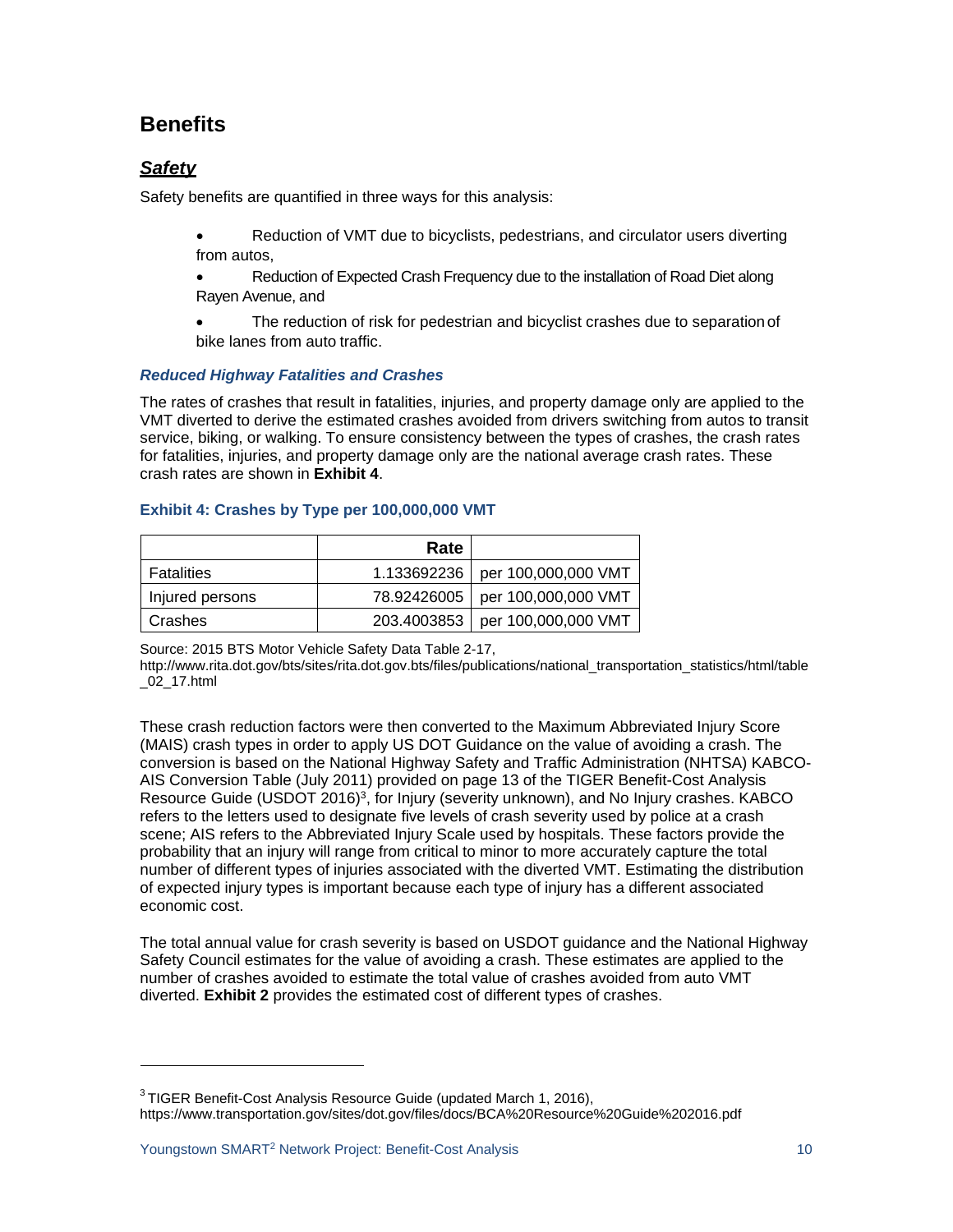Based on the value of accidents avoided, the value of safety incidents avoided due to the reduction in VMT is estimated for the Project (see Reduced Veh Crashes – Mode Shift\_Tab). The total reduction in highway fatalities and crashes results in \$4.27 million discounted at 7 percent.

The installation of Road Diet along Rayen Avenue (existing 4-lane to proposed 3-lane configuration) as a safety countermeasure provides a Crash Modification Factor (CMF) of 0.71 per the CMF Clearinghouse. Applying this countermeasure to the 3-year crash average of 19 crashes per year along Rayen Avenue across the 20-year project life (see Reduced Veh Crashes – Road Diet Tab) provides a reduction in highway fatalities and crashes of \$4.91 million discounted at 7 percent.

### *Summing the total crash reduction due to reduction in VMT and implementation of a Road Diet yields a total reduction in highway fatalities and crashes of \$9.83 million discounted at 7 percent.*

## *Reduced Bike and Pedestrian Crashes*

According to City of Youngstown Police records for 2015 and 2016,<sup>4</sup> there were 34 property damage crashes, 11 injury crashes, 13 hit/skip incidents, 1 pedestrian incident, and zero fatal accidents resulting in zero fatalities along the project network in 2015. In 2016, there were 38 property damage crashes, 11 injury crashes, 19 hit/skip incidents, 3 pedestrian incidents, and zero fatal accidents resulting in zero fatalities along the project network. Based on AECOM traffic engineer's estimates, separating bike and pedestrian paths from roads will result in a 63 percent reduction in bike/vehicle crashes. The annual average reduction in incidents was estimated based on 2015 and 2016 crashes and held constant throughout the analysis period. Because no records on bicycle injuries were kept, it is assumed that 20 percent of the hit/skip and 20 percent of the injury crashes involved bicycles.

Reduced Bike and Pedestrian Crash Savings are monetized using the BCA Guidance recommended Value of Injuries and Lives. It is assumed that a hit/skip incident would avoid an injury of AIS 1, an injury crash would avoid injuries of AIS 3, and pedestrian incidents would avoid injuries of AIS 2. *The total safety savings to pedestrians and bicyclists totals \$2.58 million discounted at 7 percent.*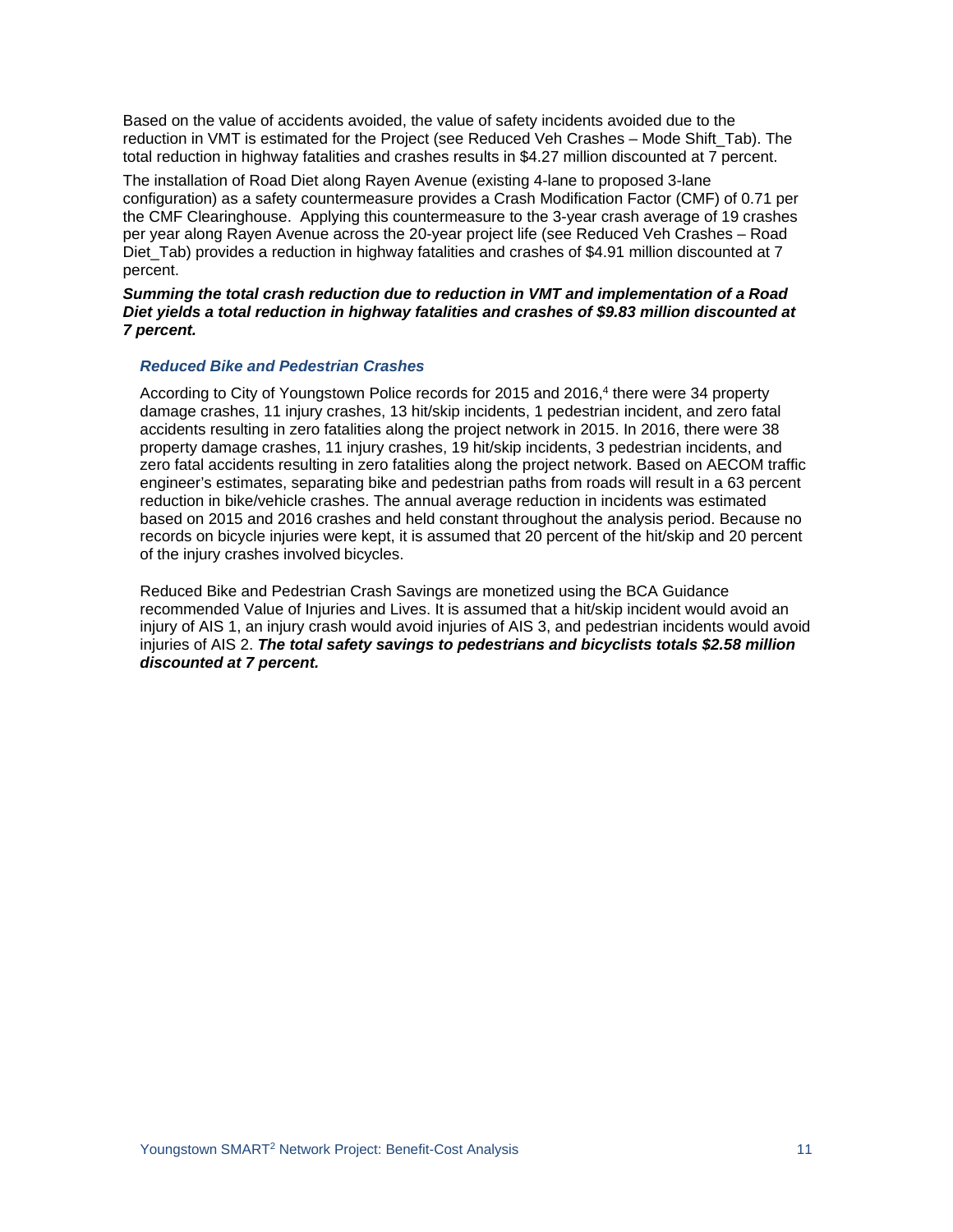## *State of Good Repair*

State of Good Repair benefits can reduce long-term maintenance and repair costs for the project.

### *Roadway Maintenance Savings*

A reduction in VMT incurs long-term maintenance benefits in the form of roadway maintenance savings, such as painting and paving. The BCA estimates the roadway maintenance cost per VMT at \$0.145. *Roadway Maintenance Savings amount to \$1.33 million, discounted at 7 percent.*

### *Residual Value*

Construction of the new roads and pavement, sewer systems, buses, bridges, and right of way would have residual value after the end of the 20-year analysis period, because the useful life of these elements is longer than 20 years. Roads and highways have a useful life of 60 years<sup>6</sup>, and as a result the remaining value was estimated for after the analysis period and discounted at 7 percent and 3 percent. Sewer systems also have a useful life of 60 years,<sup>7</sup> and bridges have a useful life of 75 years.<sup>8</sup> The new buses are 30' and assumed to be small-size, heavy-duty transit

<sup>6</sup> BEA Rate of Depreciation, Service Lives, Declining-Balance Rates, and Hulten-Wykoff Categories, [http://www.bea.gov/scb/account\\_articles/national/wlth2594/tableC.htm](http://www.bea.gov/scb/account_articles/national/wlth2594/tableC.htm)

 $<sup>7</sup>$  Ibid.</sup>

<sup>8</sup> Source: USDOT Bridge Preservation guide, Maintaining a State of Good Repair Using Cost Effective Investment Strategies, August 2011, page 2, https:/[/www.google.com/url?sa=t&rct=j&q=&esrc=s&source=web&cd=1&cad=rja&uact=8&ved=0ahUKEwiv-](http://www.google.com/url?sa=t&rct=j&q&esrc=s&source=web&cd=1&cad=rja&uact=8&ved=0ahUKEwiv-)

 $4$  See supplemental materials for files 2015 and 2016 traffic maps.

<sup>5</sup> Kitamura, Ryuichi, Huichun Zhao, A. R. Gibby (1989) Development of a Pavement Maintenance Cost Allocation Model. Institute of Transportation Studies, University of California, Davis, Research Report UCD-ITS-RR-89-03, [http://www.its.ucdavis.edu/research/publications/publication-detail/?pub\\_id=19](http://www.its.ucdavis.edu/research/publications/publication-detail/?pub_id=19)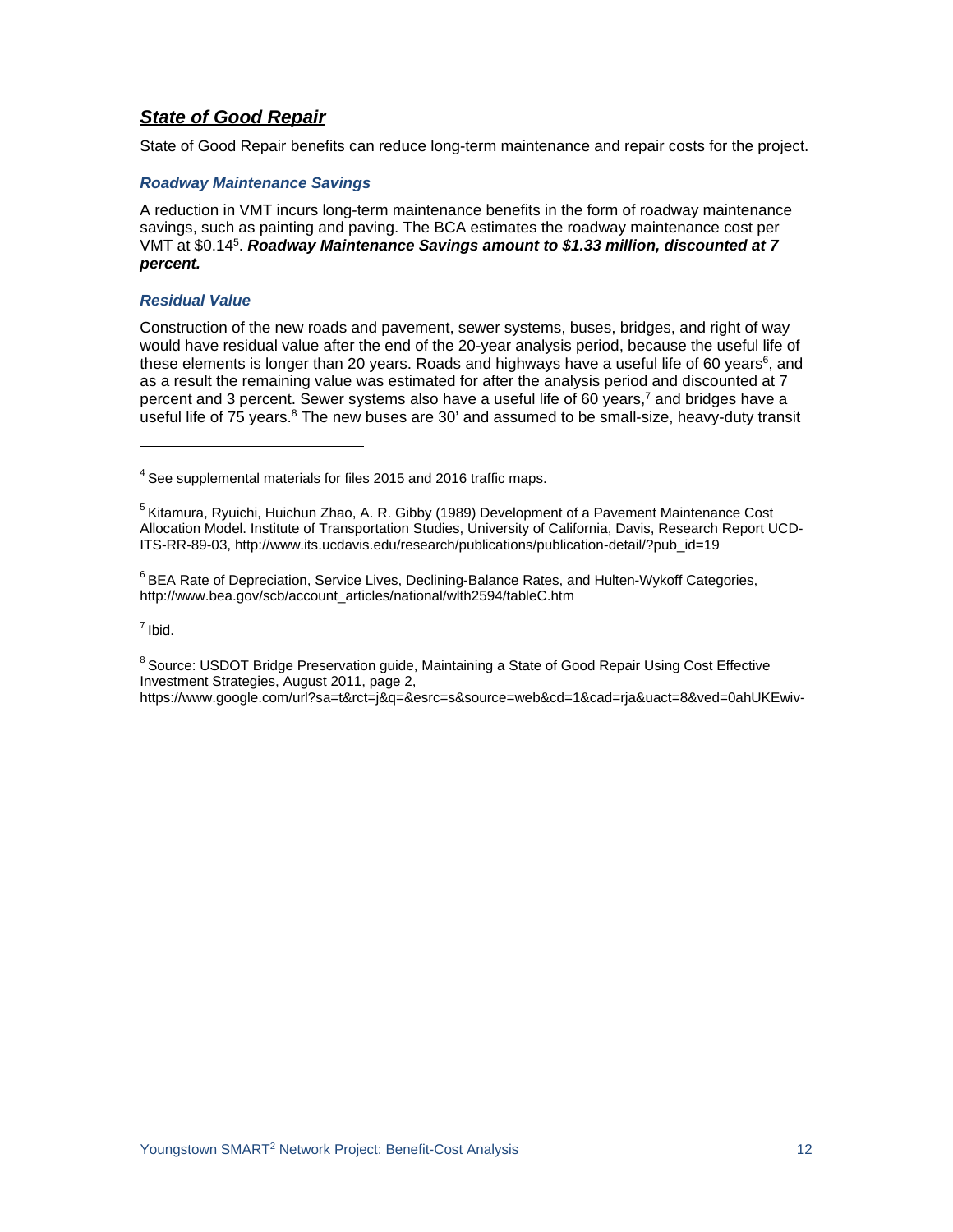buses with seven years of useful life.<sup>9</sup> Because buses will be replaced periodically and sold for salvage value, the residual value of buses includes the remaining value at the end of the useful life and the discounted salvage value of buses sold and replaced during the benefits period. Right of way does not depreciate, so the undiscounted value of the right of way acquired for the Project was also included in the residual analysis. The remaining discounted value of the road was summed with the undiscounted value of the right of way acquired. *The value of the remaining useful life for the Project discounted at 7 percent is \$3.33 million.*

## *Environmental Sustainability*

## *Vehicle Emission Reduction Savings*

The reduction in auto vehicle miles traveled will result in a reduction in emissions, but the increase in mileage from the new circulator will result in new emissions. The two are netted in this analysis. The emissions reductions for auto and additions for diesel buses were estimated using emissions rates from USDOT guidance<sup>10</sup> for volatile organic compounds (VOC), nitrogen oxides (NOx), and particulate matter (PM2.5). The rates are shown in **Exhibit 2** and vary over time as vehicle efficiencies improve. The tons of emissions reduced were monetized using the recommended value of emissions from TIGER 2017 quidance<sup>11</sup>, also shown in **Exhibit 2. In** *total, the Project results in net emissions savings (auto emissions reduced less additional bus emissions) of \$0.01 million discounted at 7 percent.*

In addition to VOC, NOx, and PM2.5, reductions, carbon dioxide (CO2) or greenhouse gas would also be reduced. Because there is no official guidance on the value of CO2 emissions reductions, this benefit is not quantified in the analysis.

## *Economic Competitiveness*

Economic Competitiveness benefits occur in the form of travel cost savings.

## *Travel Cost Savings*

Travel cost savings can include reduced operating costs for passengers by providing lower-cost alternatives to the use of private vehicles. The BCA uses a cost savings per reduced auto VMT of \$0.29, which is based on the vehicle maintenance cost per mile provided by AAA.<sup>12</sup> The conservative estimate of \$0.29 per VMT includes marginal savings such as a reduction in gas, oil, tires and half of depreciation.

8XR8cLLAhVV5WMKHYZ6Ap8QFggcMAA&url=http%3A%2F%2Fwww.fhwa.dot.gov%2Fbridge%2Fpreserv ation%2Fguide%2Fguide.pdf&usg=AFQjCNEf26d\_7T9a9n7jxVGGtwyGvq2zQg&sig2=Z8jY2- M9fT0zre\_vXvSplg&bvm=bv.116954456,d.cGc

<sup>9</sup> Federal Transit Administration Circulator 5010.1D Grant Management Requirements 2008, https://cms.fta.dot.gov/funding/grant-programs/capital-investments/fta-circular-50101d-november-2008

<sup>10</sup> USDOT, Federal Transit Administration, New and Small Starts Evaluation and Rating Process Final Policy Guidance, August 2013

<sup>11</sup> 2017 TIGER and INFRA BCA Resource Guide, see https:/[/www.transportation.gov/sites/dot.gov/files/docs/mission/office-policy/transportation](http://www.transportation.gov/sites/dot.gov/files/docs/mission/office-policy/transportation-)policy/284031/benefit-cost-analysis-guidance-2017.pdf

<sup>12</sup> Source: AAA, Your Driving Costs, 2017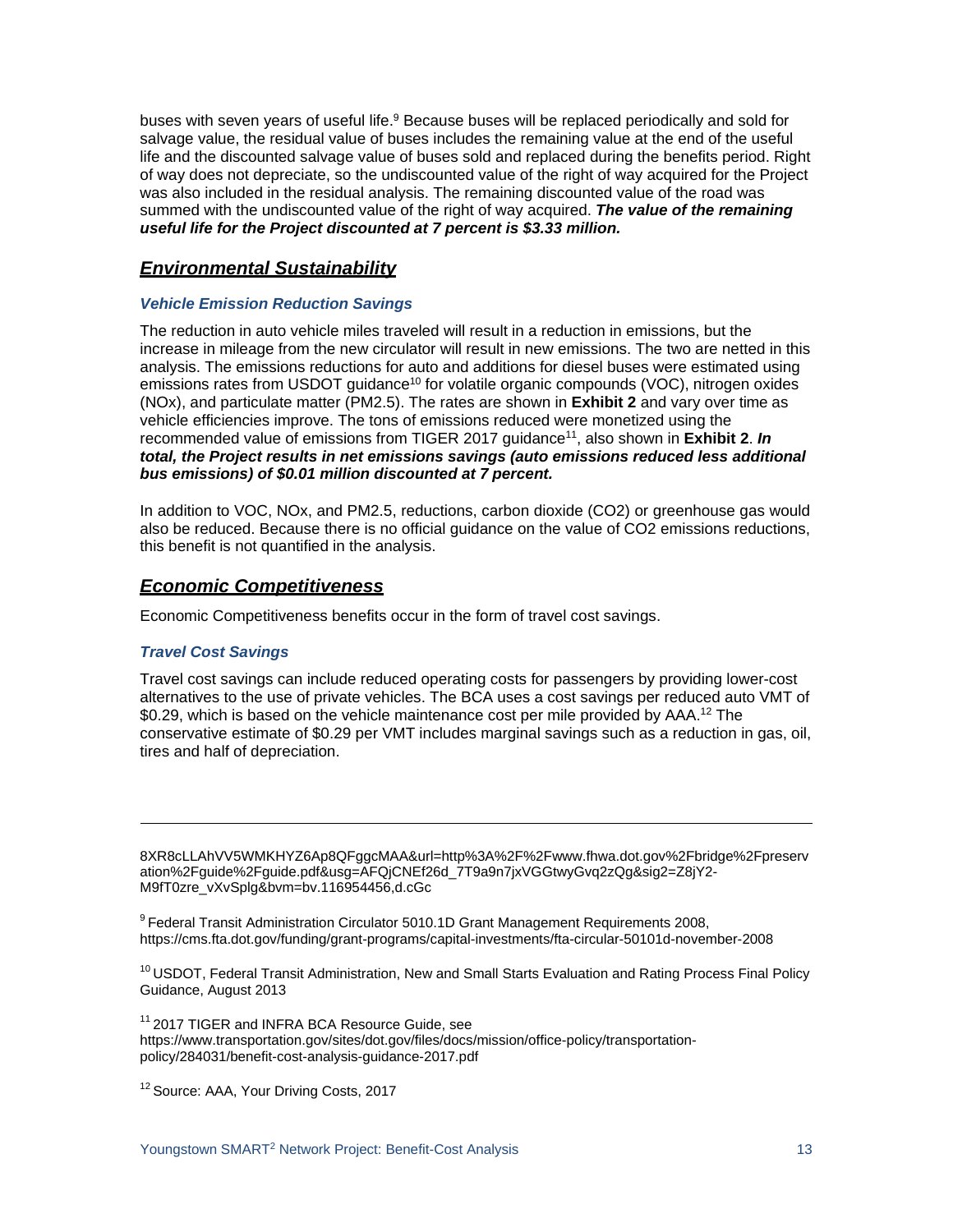Induced riders, assumed to be 2.5 percent of the total ridership of 255,096 in 2022, would also save on operating costs. Induced riders, or those that would not otherwise take the trip, would be attracted to use the circulator service. An induced trip is valued at half of the auto variable costs per mile, or \$0.14.

Offsetting the total vehicle operating cost savings is the transit fare paid by new riders. Based on WRTA information, a regular adult transit fare is \$1.25 per trip. Assuming that 20 percent of ridership is transfers, the remaining 80 percent of riders will pay a new transit fare. Subtracting the transit fares from the vehicle operating cost savings yields the travel cost savings. *Travel cost savings amount to \$0.61 million discounted at 7 percent.*

## *Quality of Life*

Quality of Life benefits increase accessibility and result in property value increases.

## *Property Value Increases*

The Center for Urban Policy and the Environment at Indiana University-Purdue University Indianapolis estimates that people will be willing to pay more to live near greenway facilities. It is assumed that the increased willingness-to-pay will lead to increased property values within the project area. There have been several studies on the changes in property values associated with multiuse trails; some of these studies are summarized in **Exhibit 5**. The Project is highly modelled after the Cultural Trail in Indianapolis, Indiana, which produced property value increases of approximately 48 percent for those properties within 500 feet or 0.1 miles of the project. Alternatively, the Project is very similar to projects studied in Boulder, Colorado and San Antonio, Texas, which produced property value increases of 32.0 percent and 5.0 percent, respectively. To be conservative, the BCA uses a premium of 2.25 percent, which is well below the median property value increase of the studies listed in **Exhibit 5** (4.7 percent). This is far less than those increases observed in Boulder and Indianapolis.

In total, the Project has over \$552 million in property values within  $\frac{1}{4}$  mile buffer of the project alignment. The 2.25 percent premium is applied over the years 2020-2022 in anticipation of and opening of the Project. *The pedestrian and bicycle trails and lanes will result in a property premium benefit of \$8.87 million discounted at 7 percent.*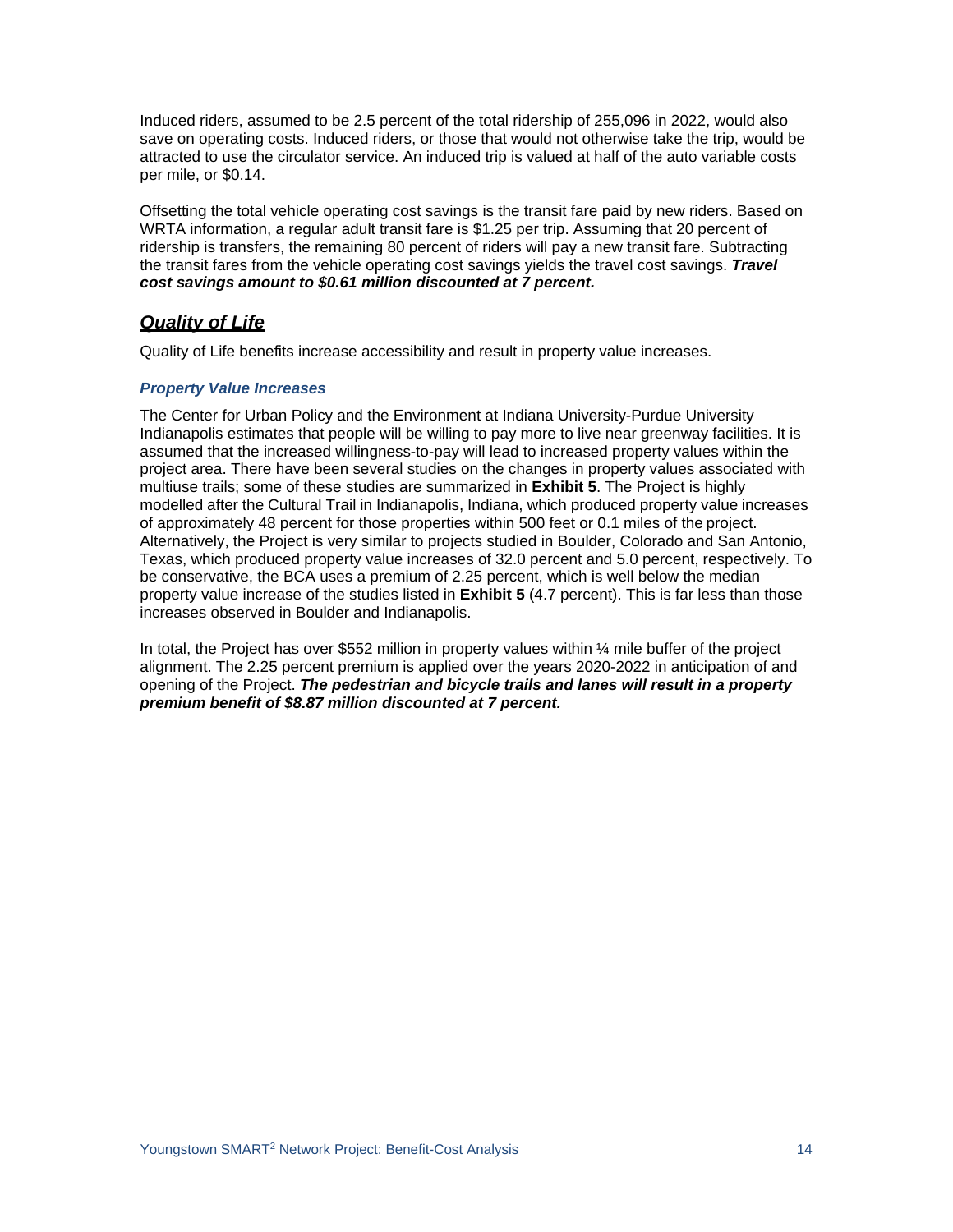# **Exhibit 5 – Property Value Literature Summary**

| <b>Study</b>                                                                                                                                                                               | Year | <b>Setting</b> | City                                | City<br>Population* | City<br>Average<br><b>Population</b><br><b>Density</b><br>(people)<br>per square<br>mile)* | Radius of<br>Trail | <b>Percent</b><br><b>Increase</b> |
|--------------------------------------------------------------------------------------------------------------------------------------------------------------------------------------------|------|----------------|-------------------------------------|---------------------|--------------------------------------------------------------------------------------------|--------------------|-----------------------------------|
| <b>Cultural Trail Assessment</b>                                                                                                                                                           | 2015 | Urban          | Indianapolis                        | 1,759,791           | 457                                                                                        | 500 feet           | 48.0%                             |
| Understanding the Impact of Trails on Residential Property<br>Values                                                                                                                       | 2011 | Suburban/Rural | Little Miami Scenic<br>Trail. Ohio  | 1,508,338           | 718                                                                                        | 10,000 feet        | 8.72%                             |
| The Relative Impacts of Trails and Greenbelts on Home Price<br>(Trail alone)                                                                                                               | 2007 | Urban/Suburban | San Antonio, Bexar<br>County, Texas | 308,745,538         | 87                                                                                         | Unspecified        | 2.00%                             |
| The Relative Impacts of Trails and Greenbelts on Home Price<br>(Trail/Greenbelt Combination)                                                                                               | 2007 | Urban/Suburban | San Antonio, Bexar<br>County, Texas | 308,745,538         | 87                                                                                         | Unspecified        | 5.00%                             |
| Two Approaches to Valuing Some of Bicycle Facilities' Presumed<br>Benefits(Off-street, Urban)                                                                                              | 2006 | Urban          | Minneapolis-St. Paul                | 667,646             | 6.301                                                                                      | 400 meters         | 0.34%                             |
| Minutemen Bikeway and Nashua River Rail Trail Run                                                                                                                                          | 2006 | Various        | 7 towns in<br>Massachusetts         | Various             | Various                                                                                    | Unspecified        | 1.22%                             |
| Property Value/Desirability Effects of Bike Paths Adjacent to<br><b>Residential Areas</b>                                                                                                  | 2006 | Various        | Delaware                            | Various             | Various                                                                                    | 50 meters          | 4.46%                             |
| Property values, recreation values, and urban greenways                                                                                                                                    | 2004 | Various        | <b>Marion County</b>                | 65.738              | 163                                                                                        | $0.5$ mile         | 11.00%                            |
| The Effect of Environmental Zoning and Amenities on Property<br>Values: Portland, Oregon                                                                                                   | 2003 | Various        | Portland, Oregon                    | 539,546             | 3,721                                                                                      | 200 feet           | $-6.80%$                          |
| City of Vancouver, Bicycle Plan                                                                                                                                                            | 1999 | Urban/Suburban | Vancouver,<br>Washington            | 146,574             | 3,177                                                                                      | Unspecified        | $0.00\%$                          |
| Evaluation Of The Burke-Gilman Trail's Effect on Property Values<br>and Crime                                                                                                              | 1987 | Urban/Suburban | Seattle, Washington                 | 515,761             | 6,144                                                                                      | Unspecified        | 6.00%                             |
| The effects of greenbelts on residential property values: some<br>findings on the political economy of open space.                                                                         | 1978 | Urban/Suburban | Boulder, Colorado                   | 189,625             | 252                                                                                        | 3,200 feet         | 32.00%                            |
| * US Census data was compiled based on year of study publication. When data for the year of publication was not available, the nearest decentennial Census population/density was<br>used. |      |                |                                     |                     |                                                                                            |                    |                                   |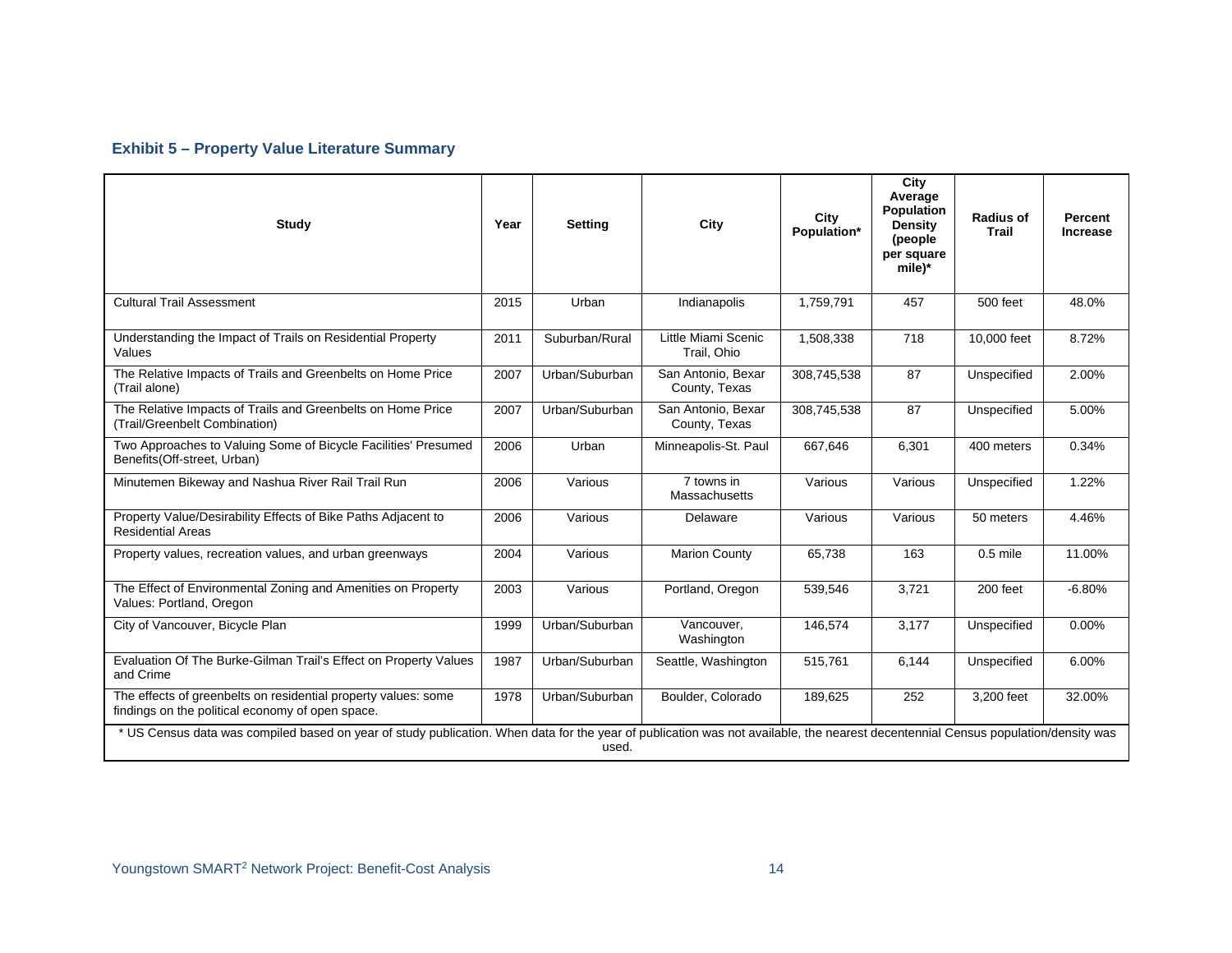# *Costs*

## *Capital Costs*

The capital costs for the Project total \$26.27 million in 2018 dollars. Costs include the new circulator operations, sitework and utilities, pedestrian/bicyclist access and accommodations, bikeshare, bus lanes and parking lots, and right of way. The capital costs are applied over the two year construction period, beginning in 2109 and ending in 2021. *The capital costs for the project discounted at 7 percent total to \$21.47 million.*

## *Reduced Pavement O&M (O&M Cost Offset)*

Due to the project converting a total of 3.3 lane miles from auto traffic to bike paths, the City of Youngstown will avoid maintaining those lane miles. Consistent with the O&M costs, this results in a savings of \$2,500 per lane mile. This reduced pavement maintenance is applied as an offset to the O&M costs in the analysis. *The total savings from reduced pavement O&M over the analysis period and discounting at 7 percent is \$0.07 million.*

## *Summary*

**Exhibit 9** summarizes the discounted value of the benefits discussed in this memorandum for the Project. Taken in total and using a 7 percent discount rate, the benefits—reduced highway fatalities and crashes, reduced bike and pedestrian crashes, roadway maintenance savings, residual value, emissions savings, travel cost savings, and property premium less O&M costs provide \$31.38 million dollars of benefits over the analysis period. Compared to a similarly discounted cost estimate, the Benefit Cost Ratio for the Project is 1.19, a solid return on this critical investment for the region. The net benefits at 7 percent total \$5.11 million.